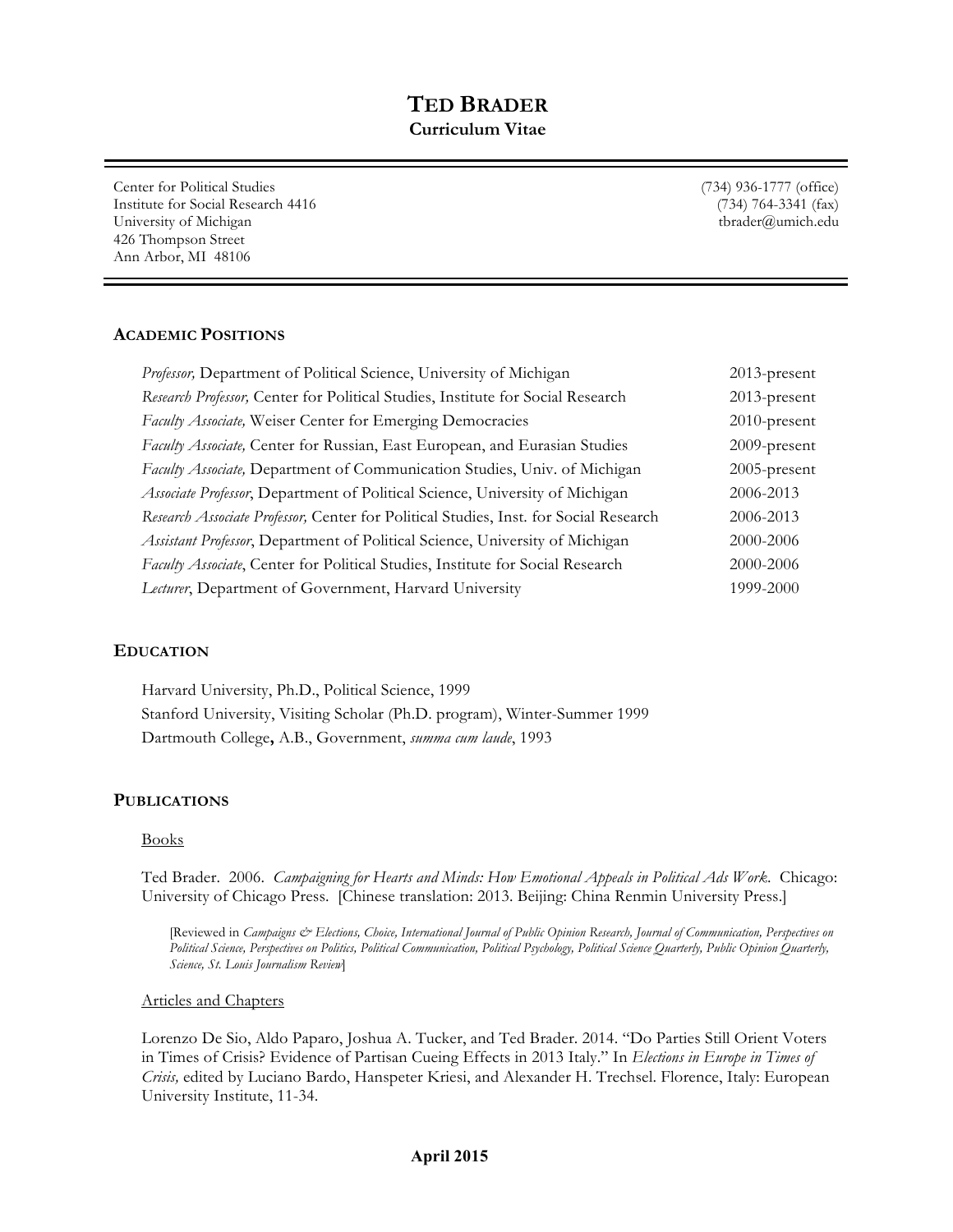Ted Brader, Joshua A. Tucker, and Andrew Therriault. 2014. "Cross-Pressures Scores: An Individual-Level Measure of Cumulative Partisan Pressures Arising from Social Group Memberships." *Political Behavior* 36(1): 23-51.

Ted Brader, Joshua A. Tucker, and Dominik Duell. 2013. "Which Parties Can Lead Opinion? Experimental Evidence on Partisan Cue-Taking in Multiparty Democracies." *Comparative Political Studies* 46(11): 1485-1517.

Ted Brader and George E. Marcus. 2013. "Emotions and Political Psychology." In *Oxford Handbook of Political Psychology,* Second edition, edited by Leonie Huddy, David Sears, and Jack Levy. New York: Oxford University Press, 165-204.

Nicholas A. Valentino, Ted Brader, and Ashley E. Jardina. 2013. "Immigration Opinion among U.S. Whites: General Ethnocentrism or Media Priming of Latino Attitudes?" *Political Psychology* 34(2): 149-66.

Ted Brader and Joshua A. Tucker. 2012. "Follow the Party's Lead: Party Cues, Policy Opinion, and the Power of Partisanship in Three Multiparty Systems." *Comparative Politics* 44(4): 403-20.

Ted Brader and Joshua A. Tucker. 2012. "Survey Experiments: Partisan Cues in Multiparty Systems." Prepared for inclusion in *Experimental Political Science: Principles and Practices,* edited by Bernhard Kittel, Wolfgang J. Luhan, and Rebecca B. Morton. New York: Palgrave Macmillan, 112-39.

Ted Brader. 2011. "The Emotional Foundations of Democratic Citizenship." In *New Directions in Public Opinion,* edited by Adam Berinsky. Routledge Press, 193-216.

Nicholas Valentino and Ted Brader. 2011. "The Sword's Other Edge: Perceptions of Discrimination and Racial Policy Opinion after Obama." *Public Opinion Quarterly* 75(2): 201-226.

Ted Brader. 2011. "Arousing Public Passions: The Origins and Consequences of Political Emotions." In *Emotions in Politics and Campaigning: How Neuroscience, Linguistics, and Social Psychology Change the Political Profession,* edited by Christoph Hofinger and Gerlinde Manz-Christ. Prestige Books International, 38-54.

Ted Brader. 2011. "The Political Relevance of Emotions: 'Reassessing' Revisited." *Political Psychology*  32(2): 337-46.

Ted Brader, George E. Marcus, and Kristyn L. Miller. 2011. "Emotion and Public Opinion." In *The Oxford Handbook of American Public Opinion and the Media,* edited by Robert Shapiro and Lawrence Jacobs. Oxford University Press, 384-401.

Nicholas A. Valentino, Ted Brader, Eric W. Groenendyk, Krysha Gregorowicz, and Vincent L. Hutchings. 2011. "Election Night's Alright for Fighting: The Role of Emotions in Political Participation." *Journal of Politics* 73(1): 156-70.

Bryce Corrigan and Ted Brader. 2011. "Campaign Advertising: Reassessing the Impact of Campaign Ads on Political Behavior." In *New Directions in Campaigns and Elections,* edited by Stephen Medvic. Routledge Press, 79-97.

Ted Brader and Joshua Tucker. 2009. "What's Left Behind When the Party's Over? Survey Experiments on the Effects of Partisan Cues in Putin's Russia." *Politics and Policy* 37(4): 843-68.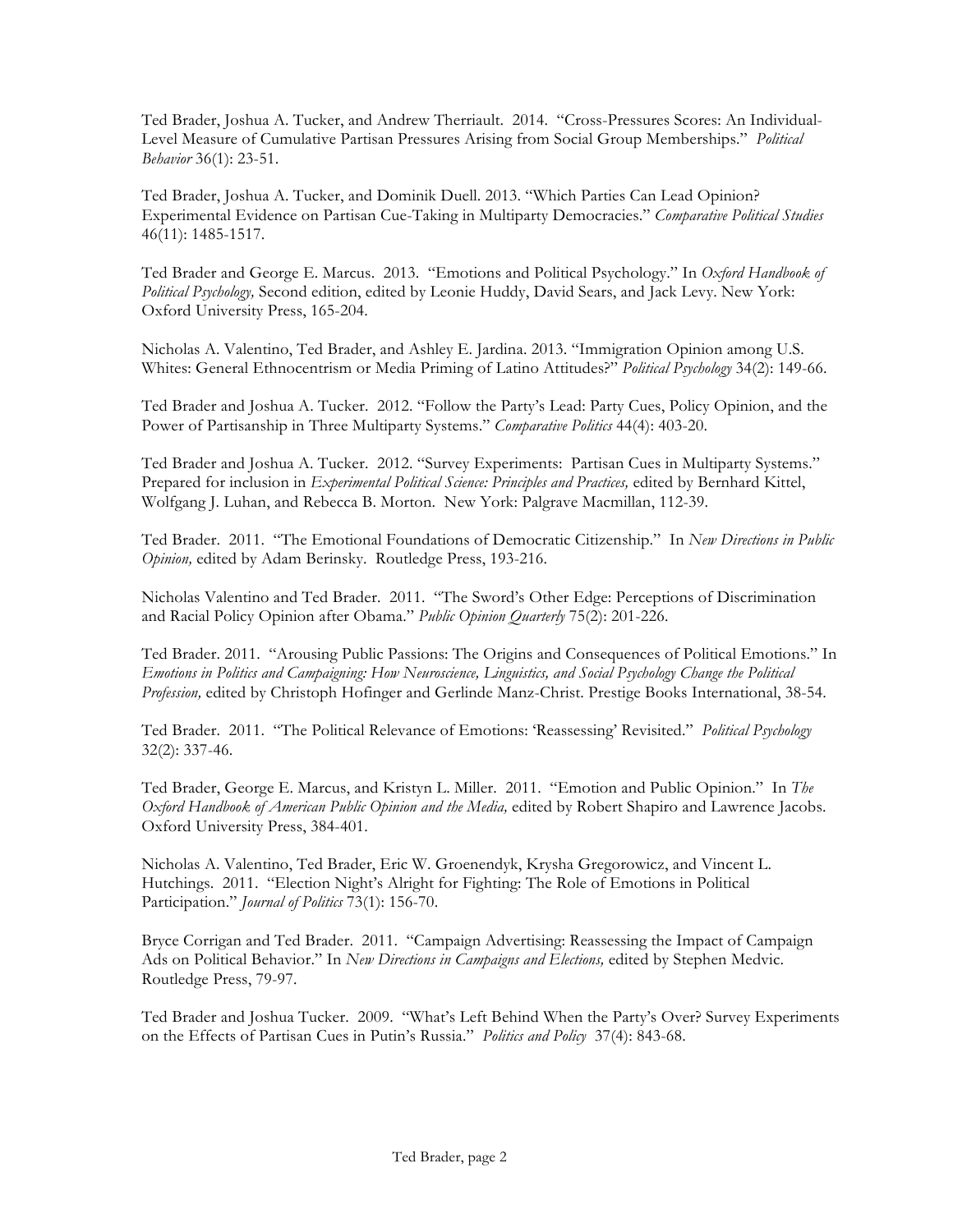Ted Brader, Nicholas A. Valentino, and Elizabeth Suhay. 2008. "What Triggers Public Opposition to Immigration? Anxiety, Group Cues, and Immigration Threat." *American Journal of Political Science* 52(4): 959-78. [Reprinted in *Political Psychology,* edited by Howard Lavine, Sage Publications, 2010]

Ted Brader and Joshua A. Tucker. 2008. "Pathways to Partisanship: Evidence from Russia." *Post-Soviet Affairs* 24(3): 1-38.

Ted Brader and Nicholas A. Valentino. 2007. "Identities, Interests, and Emotions: Symbolic versus Material Wellsprings of Fear, Anger, and Enthusiasm." In *The Affect Effect: The Dynamics of Emotion in Political Thinking and Behavior*, edited by W. Russell Neuman, George E. Marcus, Ann N. Crigler, and Michael MacKuen. University of Chicago Press, 180-201.

Ted Brader. 2005. "Striking a Responsive Chord: How Campaign Ads Motivate and Persuade Voters by Appealing to Emotions." *American Journal of Political Science* 49(2): 388-405.

Michael Traugott and Ted Brader. 2003. "Explaining 9/11." In *Framing Terrorism: The Media, Government, and the Public*, edited by Pippa Norris, Marion Just, and Montague Kern. NY: Routledge Press.

Michael Traugott, Ted Brader, et al. 2002. "How Americans Responded: A Study of Public Reactions to 9/11/01." *PS: Political Science & Politics* 35(3): 511-6.

Ted Brader and Joshua A. Tucker. 2001. "The Emergence of Mass Partisanship in Russia, 1993-1996." *American Journal of Political Science*. 45(1): 69-83.

#### Book Reviews, Comments, and Other Publications

Ted Brader. 2011. Review of *Democracy at Risk: How Terrorist Threats Affect the Public,* by Jennifer Merolla and Elizabeth Zechmeister. *Public Opinion Quarterly* 75(1): 198-200.

Ted Brader. 2008. Review of *The Political Brain: The Role of Emotion in Deciding the Fate of the Nation,* by Drew Westen (Public Affairs). *Political Psychology* 29(4): 623-27.

Ted Brader. 2008. Review of *The Political Brain: The Role of Emotion in Deciding the Fate of the Nation,* by Drew Westen (Public Affairs). *Review of Policy Research* 25(4): 377-78.

Ted Brader. 2006. "Affective Intelligence and Beyond: Next Steps in Research on Emotion in Politics." *Political Communication Report* 16(3).

Ted Brader. 2002. "Citizen Responses to Threat and Fear: New Developments and Future Directions." *The Political Psychologist* 7(2): 3-9.

#### **WORK IN PREPARATION OR UNDER REVIEW**

Ted Brader, Eric W. Groenendyk, and Nicholas A. Valentino. "Fight or Flight? When Political Threats Arouse Public Anger and Fear."

Eric W. Groenendyk, Ted Brader, and Nicholas A. Valentino. "Appraising Political Emotions: Appraisals, Emotions, and Behavior in Response to Threatening News."

Ted Brader, Nicholas A. Valentino, Ashley E. Jardina, and Timothy J. Ryan. "The Racial Divide on Immigration Opinion: Why Blacks Are Less Threatened by Immigrants."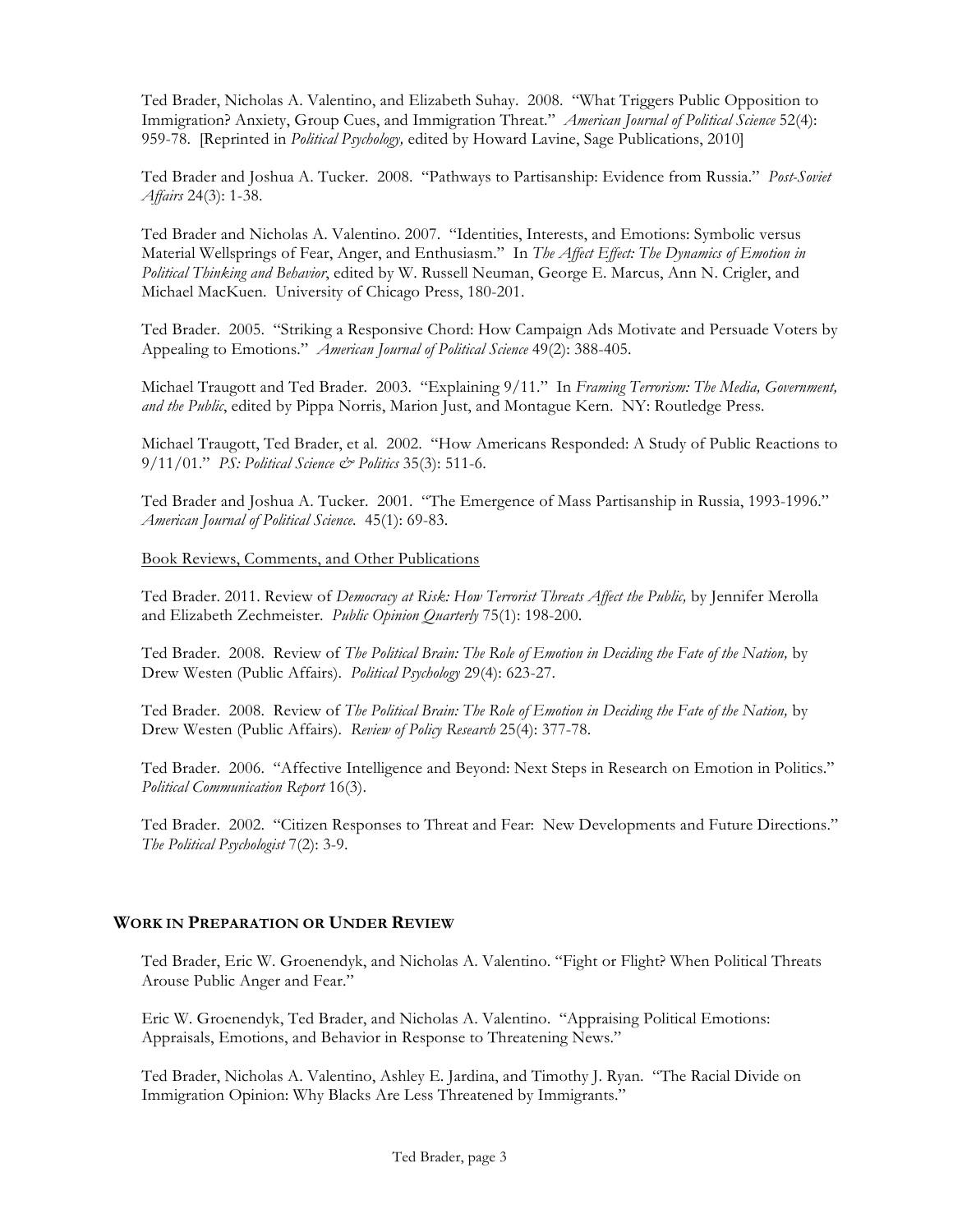Ted Brader, Nicholas A. Valentino, and Kristyn Karl. "When Is Terrorism Terrifying?"

Ted Brader, Nicholas A. Valentino, and Kristyn Karl. "The Measurement of Political Emotion: How I Feel Depends on How You Ask."

Ted Brader, Joshua A. Tucker, and Matias Bargsted. "Of Time and Partisan Stability Revisited."

Ted Brader, Joshua A. Tucker, and Timothy J. Ryan. "Who Follows Party Cues? Evidence from Hungary."

Ted Brader and Joshua A. Tucker. "Reflective and Unreflective Partisans? Experimental Evidence on the Links between Information, Opinion, and Party Identification."

Ted Brader, Lorenzo De Sio, Aldo Paparo, and Joshua A. Tucker. "Party Identification and Partisan Cueing Effects: An Empirical Test on Highly Salient Issues."

Iulia Cioroianu, Ted Brader, and Joshua A. Tucker. "Partisanship and Voter Perceptions of Party Positions: Evidence from East European Democracies."

Ted Brader and Joshua A. Tucker. *Why Partisans? Comparative Evidence on the Nature and Origins of Party Identification*. (book manuscript)

Ted Brader. "Public Responses to Terrorism: Perceptions, Emotions, and Preferences."

Ted Brader. "Disasters and Reelection to Congress: A Natural Experiment on the Link between Constituency Service and Incumbency Advantage."

Ted Brader and Bryce Corrigan. "Emotional Cues and Campaign Dynamics in Political Advertising."

Ted Brader and Bryce Corrigan. "How the Emotional Tenor of Ad Campaigns Affects Political Behavior."

Ted Brader, Yanna Krupnikov, Adam Levine, and Kevin J. Mullinix. "Is Deception Deleterious? The Impact of Deception in Experimental Research."

Timothy J. Ryan and Ted Brader. "Gaffe Appeal: A Field Experiment on Partisan Selective Exposure to Election Messages."

Matthew DeBell, Ted Brader, Catherine Wilson, and Simon Jackman. "Improving the Measurement of 'Big Five' Personality Traits in a Brief Survey Instrument."

## **FELLOWSHIPS AND RESEARCH GRANTS**

National Science Foundation Grant SES-1444721 (\$10,230,000), "Collaborative Research: American National Election Studies (ANES), 2014 – 2017" (with Vincent Hutchings, Simon Jackman, and Gary Segura), 2014-2017.

Center for Political Studies, Roy Pierce Scholars Fund (\$3,500), 2011.

Weiser Center for Europe and Eurasia, Faculty Grant (\$1,500), 2010-2011.

Center for Political Studies, Supplemental Research Grant (\$3,500), 2010-2011.

U.S. Department of State, Program of Research and Training for Eastern Europe and the Former Soviet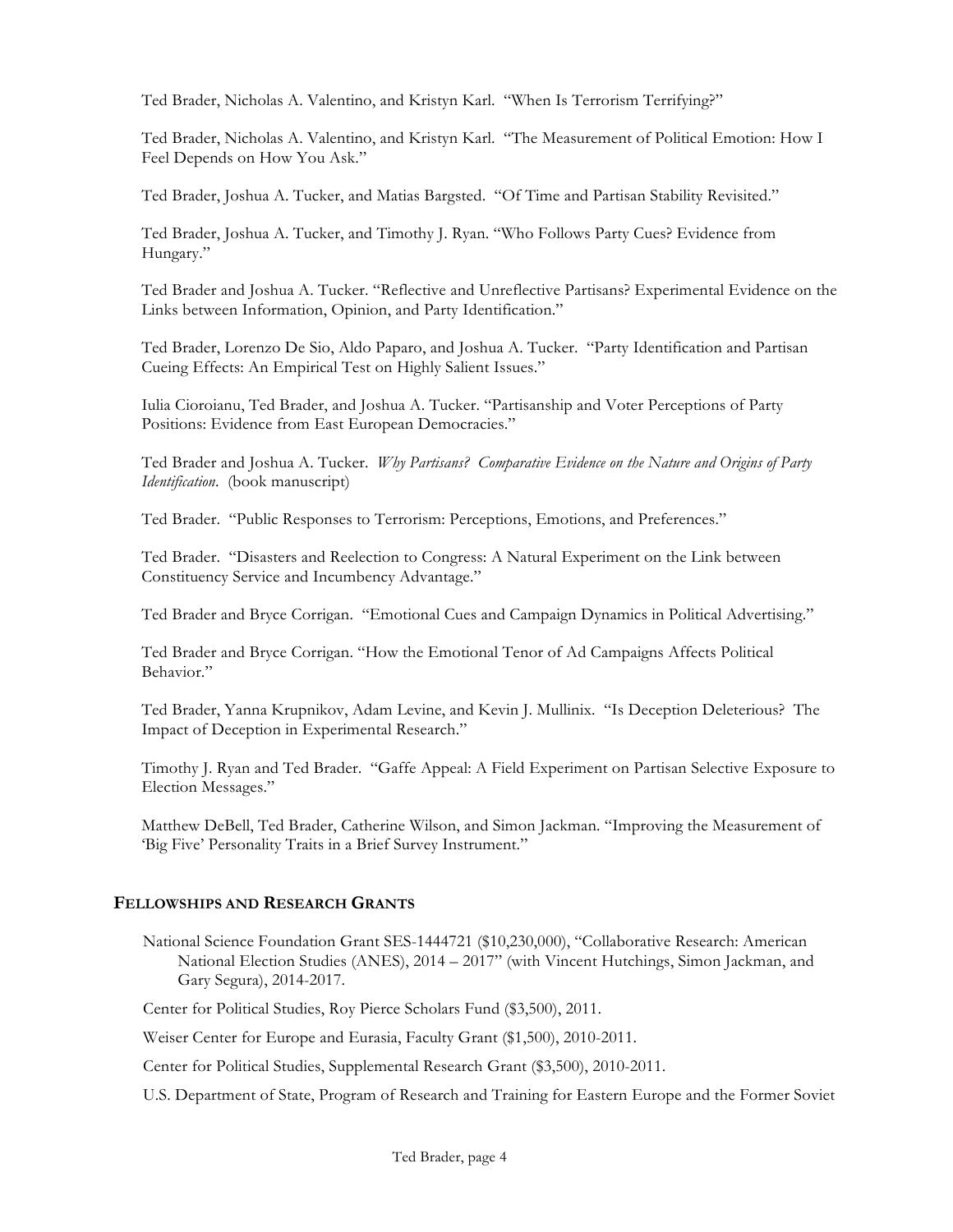Union (Title VIII), University of Delaware (\$18,750), "Experiments on the Nature of Partisanship: Bulgaria and Moldova" (with Joshua Tucker), 2010-2011.

- National Science Foundation Grant SES-0716464 (\$12,000), "Doctoral Dissertation Research in Political Science: Identifying the Lesser of Two Evils" (with Eric Groenendyk), 2007-2008.
- Marsh Center for Journalistic Performance, Research Grant (\$7,000), "Use and Impact of Emotion in Political Ads," 2005.
- National Science Foundation Grant SES-0452726 (\$365,907), "Mass Media, Emotions, and Responses to Globalization" (with Nicholas A. Valentino), 2005-2010.
- Office of the Vice President for Research, University of Michigan, Seed Grant (\$15,000), "Pathways to Partisanship," (with Joshua A. Tucker), 2005.
- Princeton Institute for International and Regional Studies, Research Grant (\$40,000), "Pathways to Partisanship," (with Joshua A. Tucker), 2005.
- Center for Political Studies, Seed Grant (\$5,000), "Pathways to Partisanship" (with Joshua A. Tucker), 2004.
- TESS (Time-sharing Experiments for the Social Sciences), Data Collection Grant, 2003 (with Nicholas a. Valentino and Elizabeth Suhay)
- Center for Political Studies, Supplemental Research Grant (\$5,000), 2003.

Marsh Center for Journalistic Performance, Research Grant (\$8,000), 2003.

Center for Political Studies, Reading Committee Seed Grant (\$4,000), 2002.

Institute for Research on Women and Gender Seed Grant (\$5,000), 2002.

Rackham Faculty Research Grant and Fellowship (\$15,000), 2002.

Rackham Summer Interdisciplinary Institute Faculty Fellowship, 2001.

Mellon Dissertation Completion Fellowship, 1998-99.

Mellon Dissertation Research Fellowship, 1997-98.

Goldsmith Research Award, The Joan Shorenstein Center on the Press, Politics, and Public Policy at the John F. Kennedy School of Government, 1997-98.

National Science Foundation Dissertation Improvement Grant, 1996-98.

Green Fund Research Grant, Harvard University, 1996-97.

National Science Foundation Graduate Research Fellowship, 1994-97.

#### **HONORS AND AWARDS**

- Emerging Scholar Award, 2009. APSA section on Elections, Public Opinion, and Voting Behavior. In recognition of being a top scholar in the field within ten years of completing the PhD.
- Best Paper Award, 2007. APSA section on Political Psychology. Best paper on political psychology delivered at the 2006 annual meeting of the American Political Science Association.

Pi Sigma Alpha Award for Outstanding Undergraduate Teaching, 2003-2004.

Westview Press Award, 1999. Best paper delivered by a graduate student at the 1998 annual meeting of the Midwest Political Science Association.

Colby Political Science Prize, Department of Government, Dartmouth College, 1993.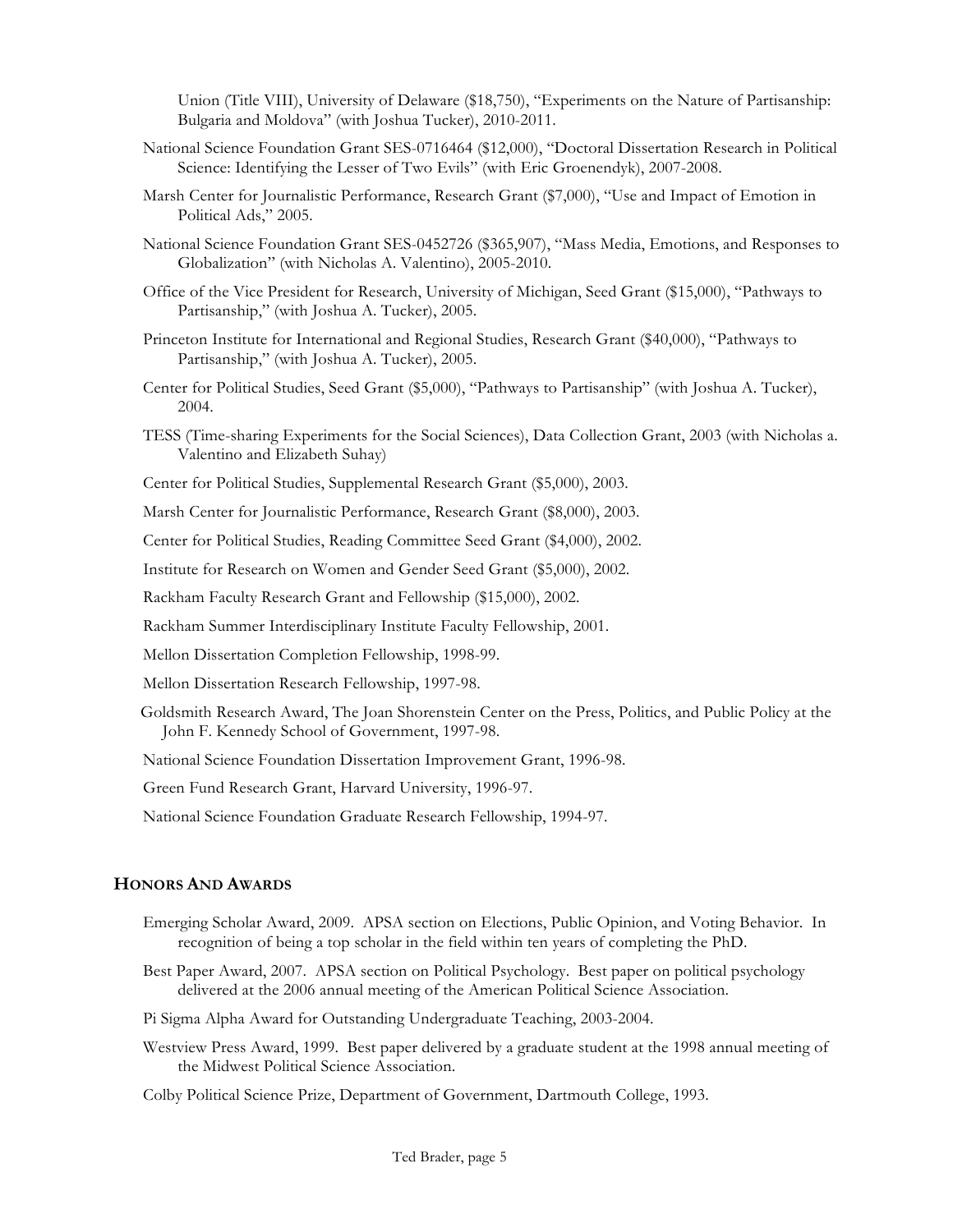Dartmouth College Presidential Scholar, 1993.

U.S. Presidential Scholar, 1989.

# **PROFESSIONAL PRESENTATIONS AND WORKSHOPS**

| 02.2015 | Qatar University. Lecturer, One-Week Training Program on Research Design, Sampling, and<br>Statistical Analysis, Social & Economic Survey Research Institute (SESRI) (Doha, Qatar). |
|---------|-------------------------------------------------------------------------------------------------------------------------------------------------------------------------------------|
| 04.2014 | Annual meeting of the Midwest Political Science Association (Chicago, IL).                                                                                                          |
| 03.2014 | Qatar University. Lecturer, One-Week Training Program on Research Design, Sampling, and<br>Statistical Analysis, Social & Economic Survey Research Institute (SESRI) (Doha, Qatar). |
| 11.2013 | Northwestern University. Department of Political Science. (Evanston, IL)                                                                                                            |
| 09.2013 | University of Michigan. CPS Interdisciplinary Workshop on Politics and Policy (Ann Arbor, MI).                                                                                      |
| 08.2013 | Annual meeting of the American Political Science Association (Chicago, IL).                                                                                                         |
| 10.2012 | Johan Skytte Mansuscript Workshop (for Joshua Tucker and Grigore Pop-Eleches) at Uppsala<br>University (Uppsala, Sweden).                                                           |
| 0.92012 | Vanderbilt University. Experimental Methods Speaker Series, Department of Political Science<br>(Nashville, TN).                                                                     |
| 04.2012 | Annual meeting of the Midwest Political Science Association (Chicago, IL). (x3)                                                                                                     |
| 12.2011 | University of Michigan. CPS Interdisciplinary Workshop on Politics and Policy (Ann Arbor, MI).                                                                                      |
| 12.2011 | New York University. Department of Psychology.                                                                                                                                      |
| 09.2011 | Annual meeting of the American Political Science Association (Seattle, WA). (x3)                                                                                                    |
| 05.2011 | Global Foundation for Democracy and Development. Political Seminar Series on Electoral<br>Campaign Management (Santo Domingo, Dominican Republic).                                  |
| 04.2011 | Qatar University. Lecturer, One-Week Training Program on Analysis of Secondary Data Using SPSS,<br>Social & Economic Survey Research Institute (SESRI) (Doha, Qatar).               |
| 02.2011 | Duke University. Conference on Design Issues in Longitudinal and Repeated Surveys, Duke<br>Initiative on Survey Methodology (DISM) (Durham, NC).                                    |
| 01.2011 | Williams College. Seminar on Political Campaigns Ads (Williamstown, MA).                                                                                                            |
| 10.2010 | The Ohio State University. Conference on Methodology in Political Psychology (Columbus, OH).                                                                                        |
| 10.2010 | City University of New York (CUNY) Graduate Center, The Center for the Humanities (New York).                                                                                       |
| 09.2010 | University of Minnesota, Department of Political Science (Minneapolis, MN).                                                                                                         |
| 09.2010 | Annual meeting of the American Political Science Association (Washington, DC). (x3)                                                                                                 |
| 07.2010 | Annual meeting of the International Society of Political Psychology (San Francisco, CA). (x2)                                                                                       |
| 05.2010 | Keynote speaker. Annual meeting of the European Association of Political Consultants (Vienna,<br>Austria).                                                                          |
| 04.2010 | Annual meeting of the Midwest Political Science Association (Chicago, IL). (x2)                                                                                                     |
| 04.2010 | University of Michigan. Interdisciplinary Workshop on American Politics Conference on "Politics and<br>Society: Conversations across Disciplines" (Ann Arbor, MI).                  |
| 10.2009 | Yale University. American Politics and Public Policy Workshop, Institution for Social and Policy<br>Studies (New Haven, CT).                                                        |
| 05.2009 | Northwestern University. Conference on Experimental Political Science (Evanston, IL).                                                                                               |
|         |                                                                                                                                                                                     |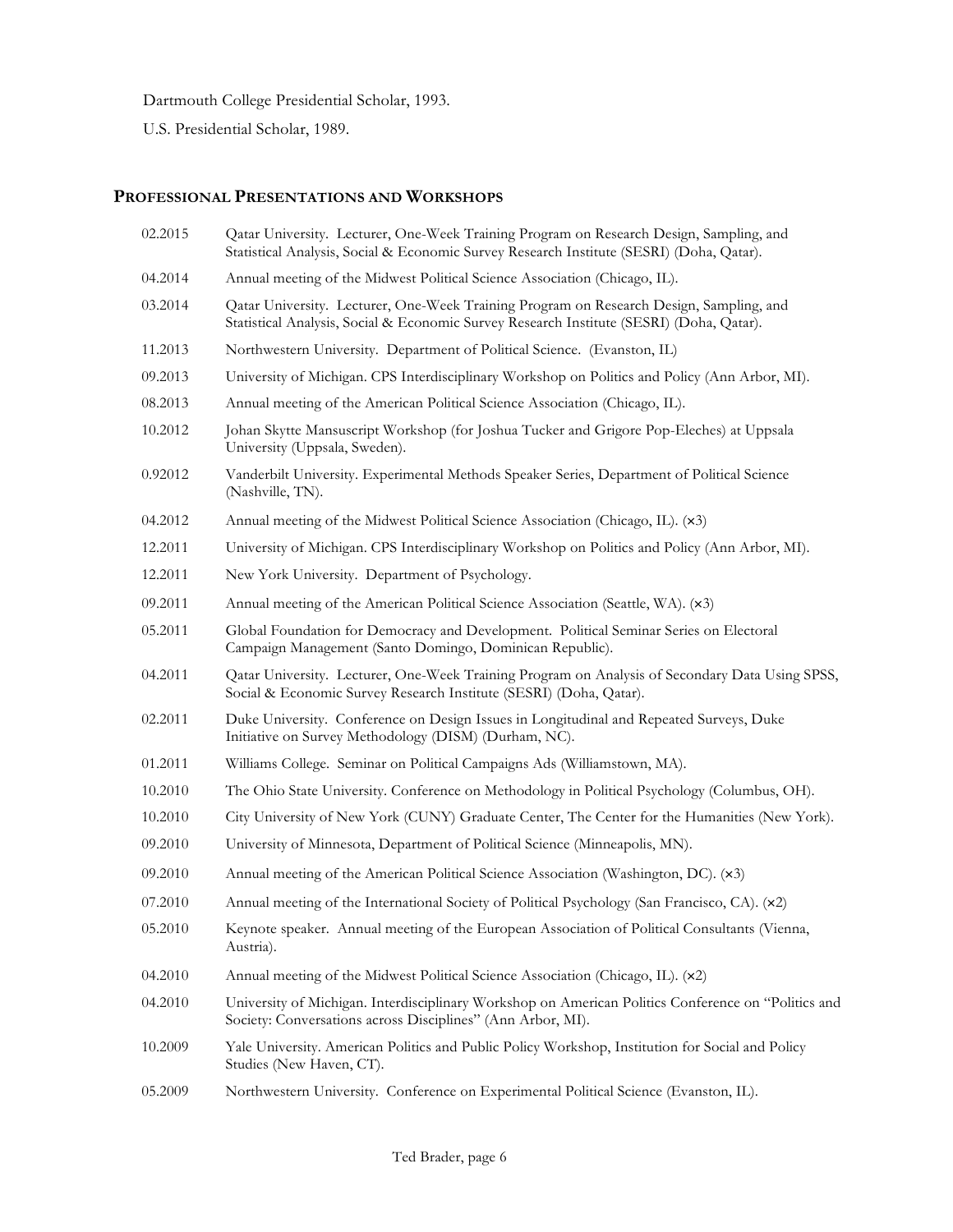- 04.2009 Annual meeting of the Midwest Political Science Association (Chicago, IL). (×2)
- 12.2008 Harvard University. Center for American Politics (CAPS) Speaker Series (Cambridge, MA).
- 11.2008 University of Windsor. Political Communications in American Politics Guest Lecture (Windsor, Canada).
- 11.2008 Cornell University (Ithaca, NY).
- 08.2008 Annual meeting of the American Political Science Association (Boston, MA).
- 04.2008 Annual meeting of the Midwest Political Science Association (Chicago, IL).
- 02.2008 New York University. First Annual Conference on Experimental Political Science, Center for Experimental Social Science. (New York, NY).
- 11.2007 University of Pennsylvania. American Politics Workshop (Philadelphia, PA).
- 10.2007 University of Michigan. CPS Workshop on Democratic Politics (Ann Arbor, MI).
- 07.2007 Annual meeting of the International Society of Political Psychology (Portland, OR).
- 04.2007 Dartmouth College. American Politics Seminar (Hanover, NH).
- 03.2007 Indiana University. Colloquium on Political Communication Research (Bloomington, IN).
- 02.2007 University of Michigan. CPS Workshop on Democratic Politics (Ann Arbor, MI).
- 11.2006 Harvard University. Political Psychology and Behavior Workshop, Institute for Quantitative Social Science (Cambridge, MA).
- 10.2006 New Horizons in Science Briefing at the annual meeting of the Council for the Advancement of Science Writing and the National Association of Science Writers (Baltimore, MD).
- 10.2006 Rotary Club of Ann Arbor (Ann Arbor, MI).
- 09.2006 University of Michigan. CPS Workshop on Democratic Politics (Ann Arbor, MI).
- 09.2006 Annual meeting of the American Political Science Association (Philadelphia, PA).
- 07.2006 Annual meeting of the International Society of Political Psychology (Barcelona, Spain). (×2)
- 04.2006 Annual meeting of the Midwest Political Science Association (Chicago, IL).
- 11.2005 University of Windsor. Distinguished Speaker Series (Windsor, Canada).
- 11.2005 University of Michigan. Decision Consortium Seminar (Ann Arbor, MI).
- 10.2005 Rice University. Workshop on New Methods for Understanding Political Behavior (Houston, TX).
- 10.2005 University of Michigan. CPS Workshop on Democratic Politics (Ann Arbor, MI).
- 09.2005 Annual meeting of the American Political Science Association (Washington, DC).
- 08.2005 Plenary session of the Comparative Study of Electoral Systems (Washington, DC).
- 07.2005 Annual meeting of the International Society of Political Psychology (Toronto, Canada). (×2)
- 05.2005 University of Michigan. Conference on The New Challenges for Political Parties and Representation (Ann Arbor, MI).
- 04.2005 University of Michigan. National Election Studies Fellows Workshop (Ann Arbor, MI).
- 04.2005 Annual meeting of the Midwest Political Science Association (Chicago, IL). (×2)
- 10.2004 University of Michigan. The Dynamics of Affective Intelligence Workshop (Ann Arbor, MI).
- 09.2004 Annual meeting of the American Political Science Association (Chicago, IL).
- 04.2004 Annual meeting of the Midwest Political Science Association (Chicago, IL).
- 04.2004 University of Michigan. National Election Studies Fellows Workshop (Ann Arbor, MI).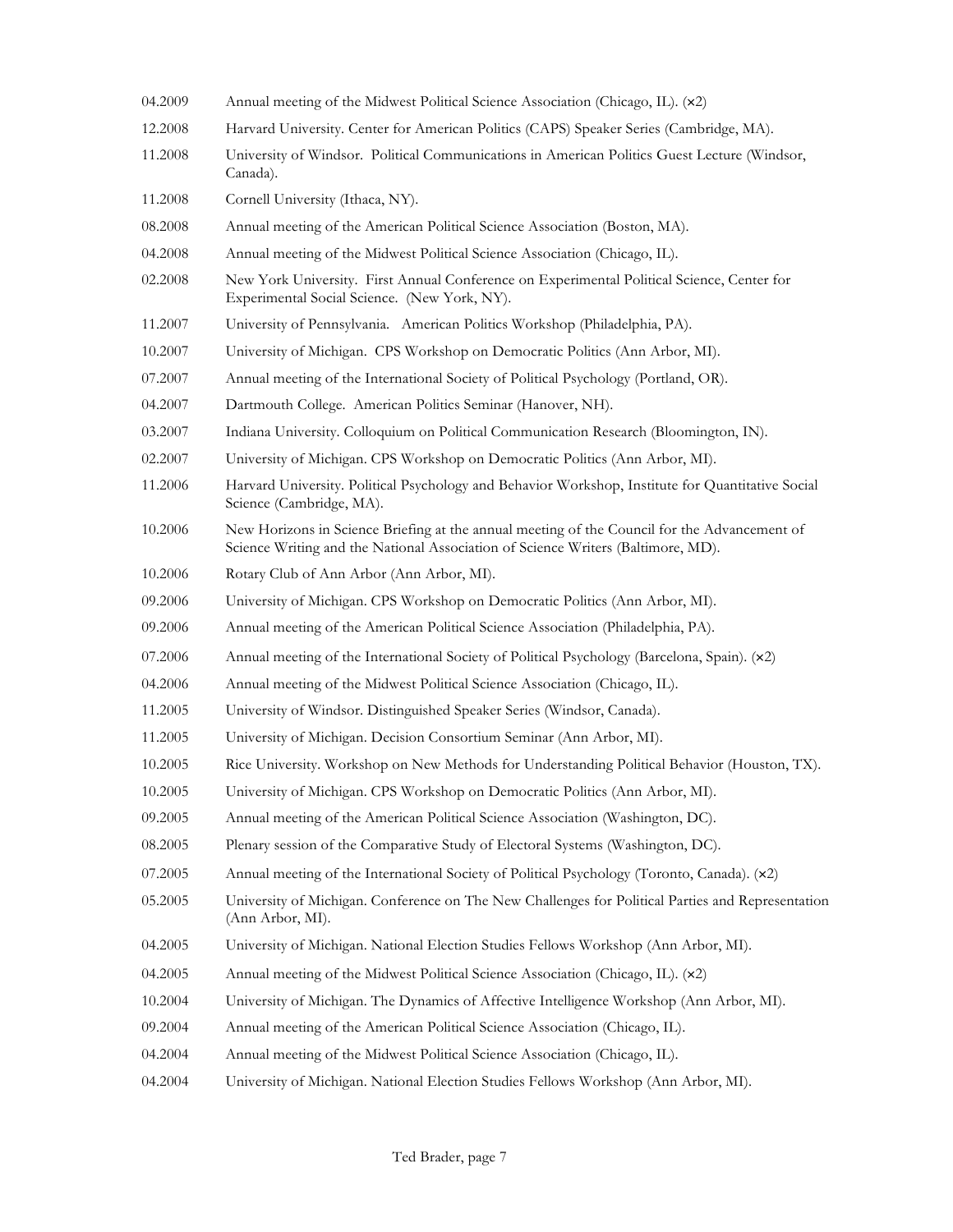| 02.2004 | Yale University. American Politics Seminar, Institution for Social and Policy Studies (New Haven,<br>$CT$ ).                                                                                                                    |
|---------|---------------------------------------------------------------------------------------------------------------------------------------------------------------------------------------------------------------------------------|
| 10.2003 | University of Michigan. National Election Studies Fellows Workshop (Ann Arbor, MI).                                                                                                                                             |
| 06.2003 | European University. Four-part lecture series in the Program for Training a New Generation of<br>Russian Social Scientists and Diffusing Social Science Expertise to Russian Regional Universities (St.<br>Petersburg, Russia). |
| 08.2002 | Annual meeting of the American Political Science Association (Boston, MA).                                                                                                                                                      |
| 08.2002 | Harvard University. Symposium on "Restless Searchlight: Terrorism, the Media, and Public Life" at<br>the Kennedy School of Government (Cambridge, MA).                                                                          |
| 04.2002 | Annual meeting of the Midwest Political Science Association (Chicago, IL). (x2)                                                                                                                                                 |
| 11.2001 | Annual meeting of the American Association for the Advancement of Slavic Studies (Arlington, VA).                                                                                                                               |
| 08.2000 | Annual meeting of the American Political Science Association (Washington, DC). (x2)                                                                                                                                             |
| 04.2000 | Annual meeting of the Midwest Political Science Association (Chicago, IL).                                                                                                                                                      |
| 04.1999 | Annual meeting of the Midwest Political Science Association (Chicago, IL).                                                                                                                                                      |
| 08.1998 | Annual meeting of the American Political Science Association (Boston, MA). (x2)                                                                                                                                                 |
| 07.1998 | Annual meeting of the International Society of Political Psychology (Montreal, Canada).                                                                                                                                         |
| 04.1998 | Annual meeting of the Midwest Political Science Association (Chicago, IL).                                                                                                                                                      |
| 04.1998 | University of Chicago. Workshop for Comparative Politics and Historical Sociology at Wilder House<br>(Chicago, IL).                                                                                                             |

### **PROFESSIONAL ACTIVITIES AND SERVICE**

Principal Investigator, American National Election Studies (ANES) (2014-2017).

Associate Principal Investigator, American National Election Studies (ANES) (2010-13).

Board of the American National Election Studies (2010-2013).

Associate Principal Investigator, TESS: Time-Sharing Experiments in the Social Sciences (2009- ).

Governing Council member, International Society of Political Psychology (2012-2015).

Treasurer, APSA Section on Experimental Research (Jan. 2013-Dec. 2014).

Editorial Board member, *Routledge Studies in Political Psychology* (2012- ).

Editorial Board member, *Political Psychology* (2005-2009).

Editorial Board member, *Politics and the Life Sciences* (2009- ).

Editorial Board, member, *Journal of Experimental Political Science* (2013- ).

Award Committees: APSA Section on Political Psychology, Best Dissertation Award (2005-2006); APSA Section on Political Psychology, Robert E. Lane Best Book Award (2007-2008; 2010-2011; 2013- 2014); APSA Section on Experimental Research, Best Book Award, chair (2010-2011); APSA, E. E. Schattschneider Best Dissertation in American Politics Award (2011-2012); APSA Section on Political Communication, Doris Graber Outstanding Book Award (2011-2012)

Referee, Scholarly Journals. *American Journal of Political Science*, *American Political Science Review, American Politics Research, British Journal of Political Science, Comparative Political Studies, Economics & Politics, European Journal of Social Psychology, International Journal of Media and Learning, International Journal of Press/Politics, International Political Science Review, International Security, Journal of Advertising, Journal of Communication, Journal of Ethnic and Migration Studies, Journal of Political Marketing, Journal of Politics, Party Politics, Political*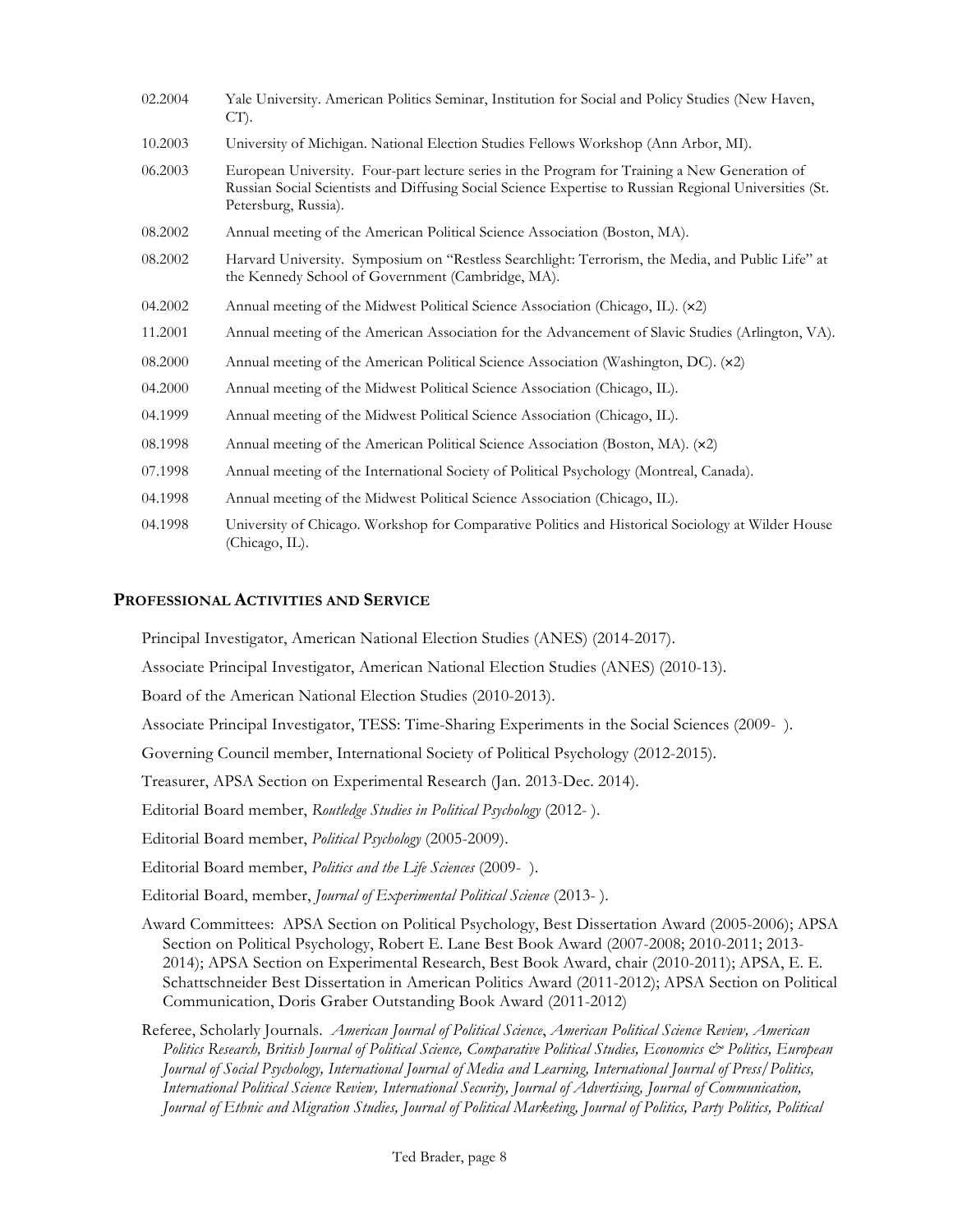*Behavior, Political Communication, Political Psychology, Political Research Quarterly, Politics and the Life Sciences, Psychological Science, Public Opinion Quarterly, Quarterly Journal of Political Science, Review of World Economics, Scandinavian Political Studies, The Social Science Journal, Swiss Political Science Review, West European Politics*.

- Referee, Book Publishers. Cambridge University Press; Congressional Quarterly Press; Edinburgh University Press; Institute for International Economics; McGraw-Hill; Oxford University Press; Palgrave Macmillan; Routledge; Princeton University Press; University of Chicago Press.
- Referee, Grant Agencies: National Science Foundation; Time-sharing Experiments for the Social Sciences.
- Founder and Director. Research Workshop on Political Psychology. 1996-2000. Harvard Univ. interdisciplinary workshop for presentation and promotion of faculty and graduate research.
- Chair/Discussant at the annual meetings of the Midwest Political Science Association (1999, 2003, 2007, 2012), American Political Science Association (2003, 2008), International Society of Political Psychology (2005, 2007), and at the Experimentation in Political Science Conference at Northwestern University (2009).

### **DEPARTMENTAL AND UNIVERSITY SERVICE**

#### Department of Political Science

Executive Committee (2002-2003; 2008-2009; 2013-2015) American Politics Subfield Coordinator (2006-2007, 2009-2011, 2012-2013) American Politics Search Committee (2005-2008) Graduate External Awards Coordinator (2010-2013) Interdisciplinary Workshop on American Politics Faculty Supervisor (2006-2015) Gender and Minority Harassment and Discrimination Committee (2004-2006) Undergraduate Affairs Committee (2001-2002) Graduate Affairs Committee (2000-2001)

#### Department of Communication Studies:

Marsh Distinguished Fellow Selection Committee (2010; 2013) Political Communication Search Committee (2007-2008) Interdepartmental Program Committee (2000-2001, 2002-2004)

#### Institute for Social Research

Advisory Committee, Center for Political Studies (2006-2008, 2011-2013) Innovations in Social Research Fellowship Selection Committee (2011) Fellowship Selection Committee, Center for Political Studies (2013; 2015)

Center for Russian, East European, and Eurasian Studies

Admissions and Fellowships Selection Committee (2011-2012)

### Center for the Education of Women

Mary Malcomson Raphael Fellowship Selection Committee (2015)

#### College of Literature, Science, and the Arts

Faculty Advisory Committee, Undergraduate Research Opportunity Program (UROP) (2012-2013)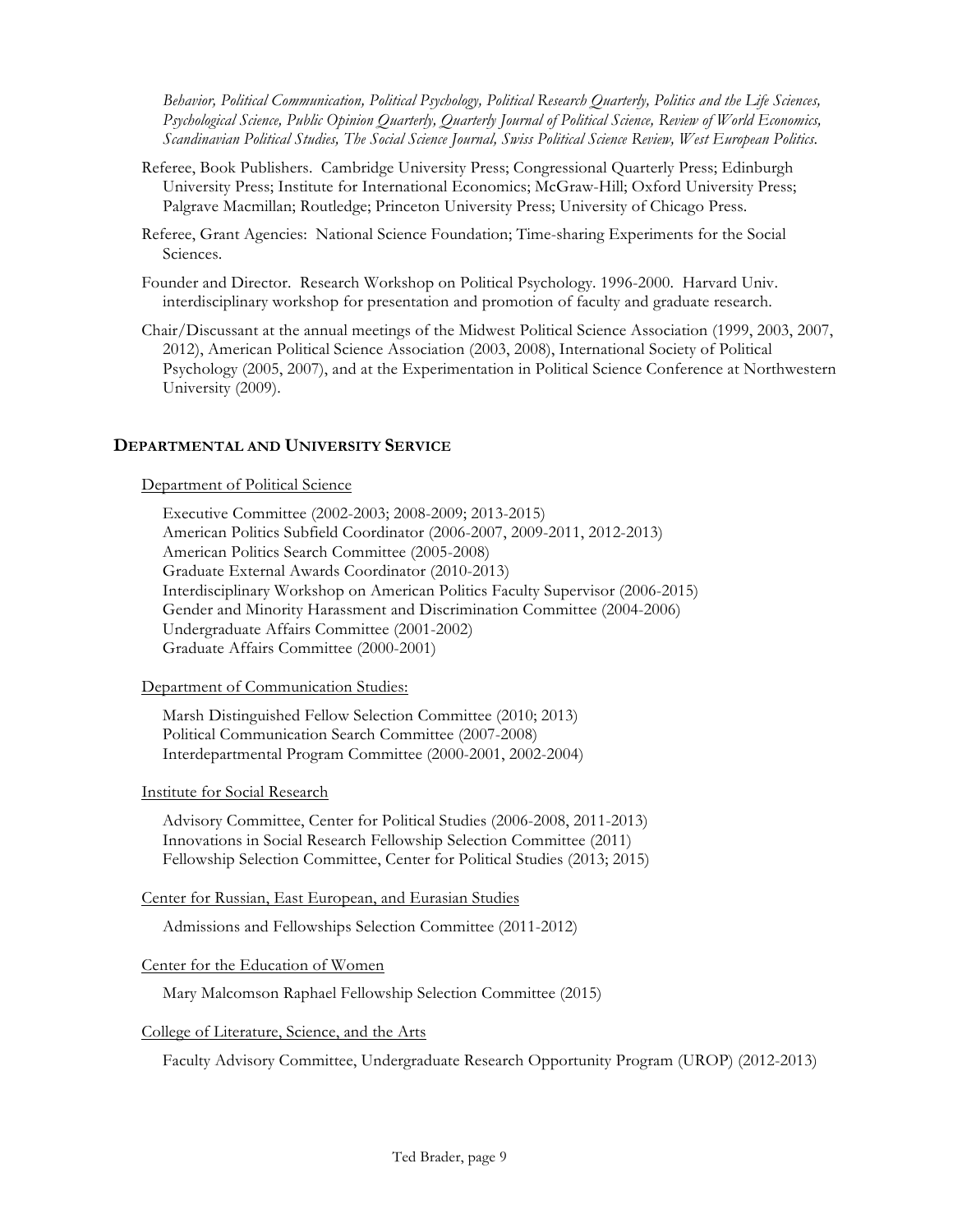# **TEACHING**

#### Undergraduate Courses

American Political Parties and Elections Media Effects on Public Opinion Are Americans Good Citizens? (seminar) Emotion and Politics (seminar)

### Graduate Courses

Political Psychology Public Opinion Comparative Political Behavior Media and Politics Emotion and Politics Political Behavior

# **GRADUATE DISSERTATION ADVISING**

### Current Students ( $* = \text{chair/primary advisor}$ )

Logan Casey (Michigan Political Science) \*Chinbo Chong (Michigan Political Science) Katherine Gallagher (Michigan Political Science) \*Hyeonho Hahm (Michigan Political Science) Bai Linh Hoang (Michigan Political Science) \*Kristyn Karl (Michigan Political Science) \*Danielle Martin (Michigan Political Science) \*Derek Stafford (Michigan Political Science)

#### Former Students ( $* = \text{chair/primary advisor}$ )

Roei Davidson (Michigan Communication Studies, 2007) Ann Williams (Michigan Communication Studies, 2008) \*Elizabeth Suhay (Michigan Political Science, 2008) \*Eric Groenendyk (Michigan Political Science, 2009) – Rackham Distinguished Dissertation Award and the APSA Best Dissertation in Political Psychology Award Yanna Krupnikov (Michigan Political Science, 2009) Xiaoru Wang (Michigan Communication Studies, 2009) \*Carrie Konold (Michigan Political Science, 2010) Kwang-Il Yoon (Michigan Political Science, 2010) \*Laura Schram (Michigan Political Science, 2010) Adam Levine (Michigan Political Science, 2010) – APSA Best Dissertation in American Politics (E.E. Schattschneider Award) \*Matias Bargsted (Michigan Political Science, 2011) Ying Qian (Michigan Communication Studies, 2012) Lauren Guggenheim (Michigan Communication Studies, 2012) Nathan Kalmoe (Michigan Political Science, 2012) – Honorable Mention for APSA Best Dissertation in Political Psychology Award Neill Mohammad (Michigan Political Science, 2012) Katie Brown (Michigan Communication Studies, 2012) \*Bryce Corrigan (Michigan Political Science 2013) Michael Zilis (Michigan Political Science 2013)